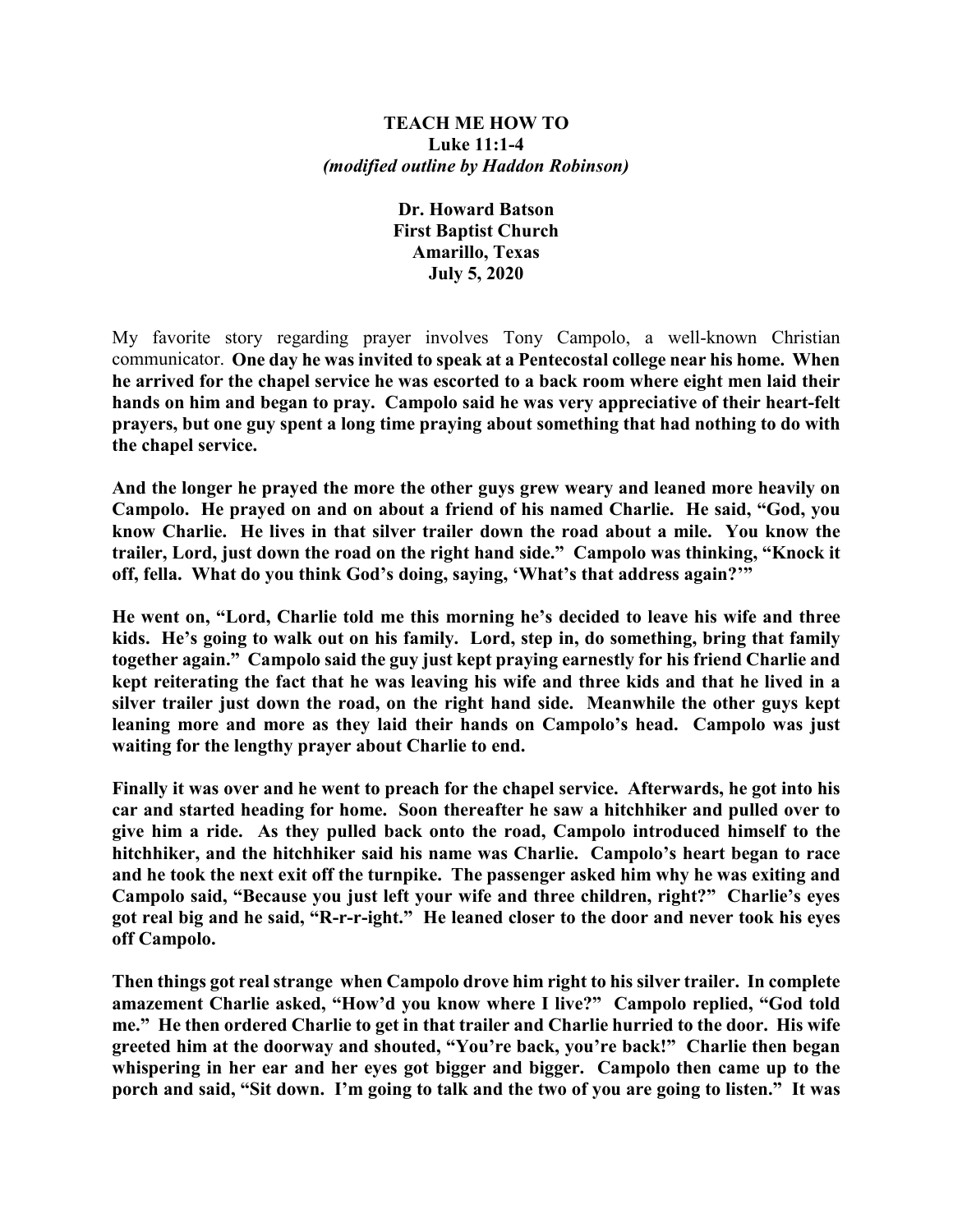**the most captive audience he had ever addressed. That afternoon those two people were led to a personal relationship with Jesus Christ, and today Charlie is a preacher of the gospel. ("Christianity Illustrated: What Makes Prayer Powerful," John Ortberg, Seeds Tape Ministry #C9820, as quoted in** *In Other Words***, Fall Quarter 1998)**

Prayers, you see, can be – even in their awkwardness – very powerful in the workings of the kingdom of God.

We always ask of someone else the best that person can give us. We ask the friend who is a professional golfer, "Teach me to putt." We ask the friend who is a financial analyst, "Teach me to invest." We ask the librarian, "Teach me to do research." We ask our friend who can bowl well, "Teach me to make a strike."

What characterized Jesus at His best? What is it that His disciples asked Him to teach them?

"Lord," they said, "teach us to pray."

Because prayer was so crucial in His ministry, Jesus wanted it to be vital in theirs. He responded to their request by giving them what we have called "The Lord's Prayer."

There is a way in which the prayer has the wrong name. It is a prayer that Jesus Himself could not have prayed. One of its major petitions is "Forgive us our sins as we forgive those who have sinned against us." Jesus Christ, the Son of God, without sin, could never with integrity have made that request.

Instead, it really is Jesus teaching the disciples how they ought to pray. Maybe we should call it not "The Lord's Prayer" but "The Disciple's Prayer." It's a model prayer. It serves us in prayer in the same way that an outline serves a preacher as he prepares to preach. It tells us what we are to pray for, and it gives us the order of the requests.

Haddon Robinson rightly observes, "As I read the New Testament, I discover that in the ministry of our Lord, prayer was absolutely crucial." In us, prayer is the preparation for the battle. For Jesus, it seemed to be the battle itself. For Jesus, prayer was like running a marathon, and ministry was like going to receive the gold medal. Prayer was like taking the final examination, and ministry was like going to receive a diploma.

In what part of His ministry did Jesus shed the great drops of blood? It was not at Pilate's hall. It was not as He staggered under the load of the cross up Golgotha's hill. It was in the Garden of Gethsemane. The writer of Hebrews tells us that with strong cryings and tears Jesus made His petitions to God.

If we had been there during His hour of agony, His hour of prayer in the Garden, and watched the way He suffered, we might have despaired of the future. We might have said something like this: "If He's behaving this way when all He's doing is praying, what in the world is He going to do when He faces a real crisis? It's too bad He can't be like his three sleeping friends who find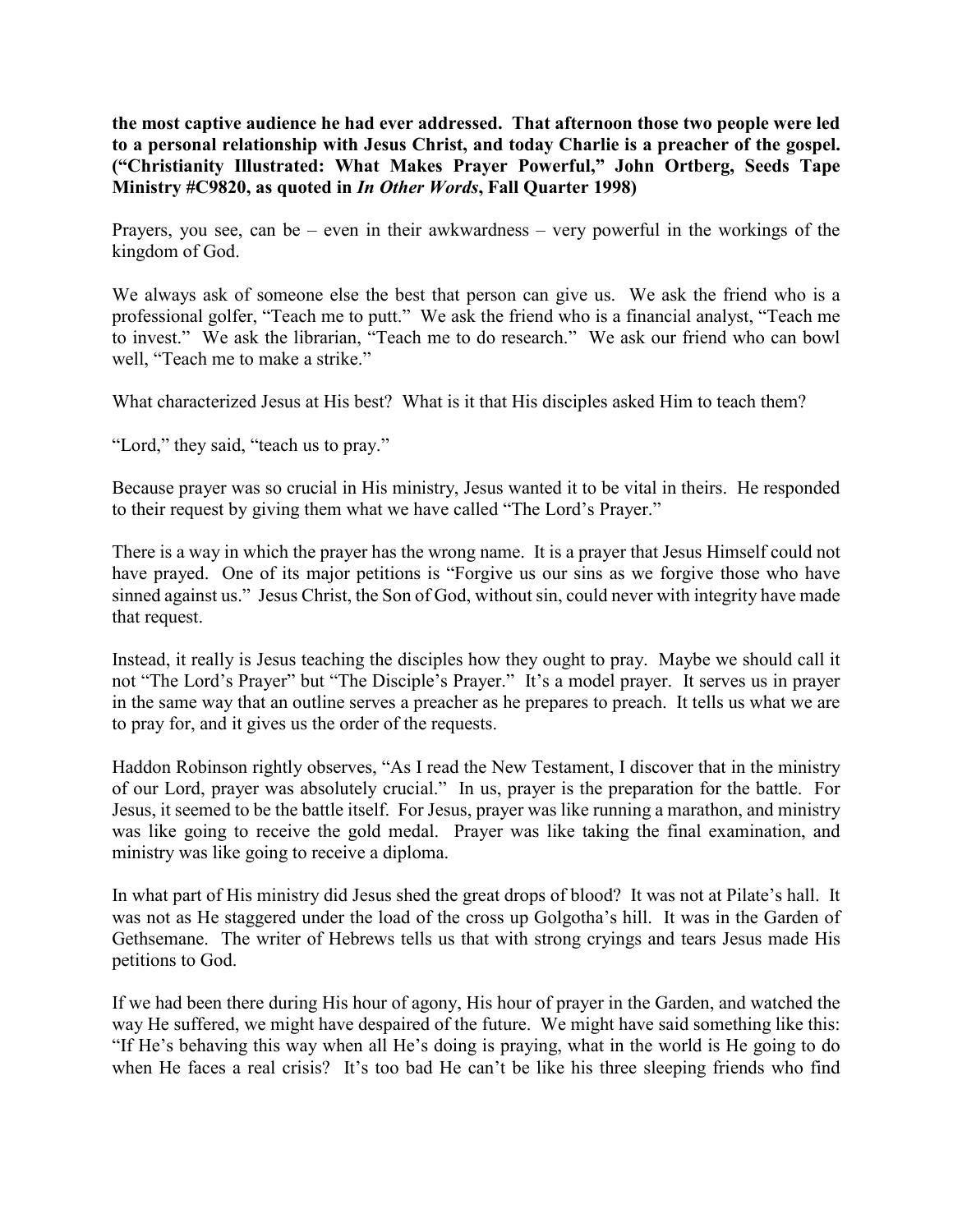comfort in distress. They found a spiritual peace in the midst of the storm." But when the crisis came, Jesus went to the cross in triumph. It was His three friends who fell back and fell away.

Prayer, earnest prayer, was the difference.

I'm very cautious when it comes to teaching people about prayer. I think sometimes the more complicated we make things in the spiritual realm, the more off-target we really become.

I'm reminded of the mother who said she came in from a three-day prayer seminar. She went to pick up her four-year-old daughter. When the child got in the car, after the child care, she had to climb over her mother's large seminar prayer notebook with its accompanying textbook and her Bible.

"What is all this, Mom? Have you been to school?" the child asked.

"I've been to my prayer seminar, honey; I've been learning how to pray," the mom replied, thinking to herself that this just might be one of those elusive teachable moments with her child.

"I already know how to pray," the little girl responded. "I just talk to God all day long, and he talks to me." The child turned her clear gaze toward her mother's face. "I thought you knew how to pray, too."

Some of us are like that mom. We're always looking for a new teacher, a new seminar, a new notebook. We buy-in and follow the hottest teacher, whomever he or she might be, as they make their circuit across America, marketing their presentation of scripture as if they have found something new under the sun. And we so seek after it – especially in regard to prayer – because we want that formulated prayer, we want that one way to speak to God in which we can actually rattle the gates of heaven and make God work on our behalf.

In reality, prayer ought to be one of the simplest things of the spiritual life. I didn't say an easy thing, but I said a simple thing. We ought to come to God as a creature would approach a creator. We are to honor that He is so different than we are, that He is holy and righteous, and that we, ourselves, do not even belong in His shadow, much less at the foot of His throne.

He knows our hearts. He knows our desires. We need, as we come to God, to speak to Him as we might speak to someone that we admire so much, someone who loves us so very dearly and has our very best in mind.

The little girl is right. We already do know how to pray. So this morning I approach this topic realizing that those of you who have a personal relationship with Christ Jesus – you already know how to talk to Him because He's your heavenly Father. And even your friend.

#### Look at verse 1.

A disciple has been eavesdropping on the prayer of his teacher, Jesus. He was impressed by the fact that Jesus had intimate communication with God. So when Jesus finished His prayer, the servant said to his master, "Lord, teach us to pray like that!" He realized that Jesus' prayer was so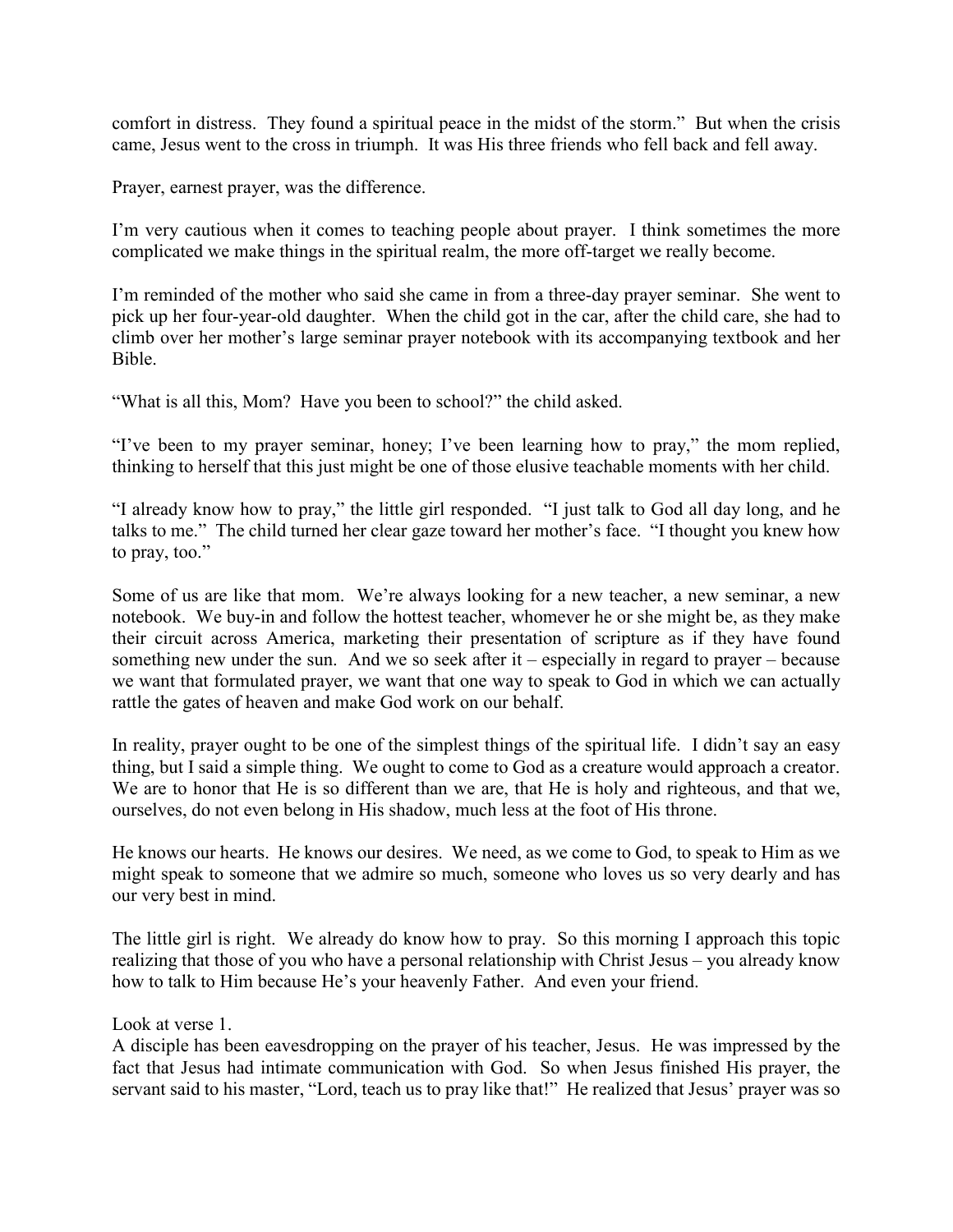much more effective than his own. "Lord, give us a pattern to follow. Tell us how we ought to pray."

And Jesus responds, "When you pray, pray like this...."

And He begins His prayer.

Let's look at this model prayer of our Lord, this prayer of His disciples.

# **I. Jesus teaches us that we pray to a particular person.**

"Our Father."

The Jewish worshipers would never address God as Daddy or Abba. It would have been unthinkable, irreverent, and even blasphemous. They would not have used Abba, the word that a Jewish child would have used to address his parent. Rather, *Abinu*, or a formal "father" would have been the Jewish word by which to call upon God with reverence. But Jesus taught His disciples otherwise. In revolutionary fashion, He taught His disciples to call upon God with a term of intimacy, a term with a familial flair.

We learn that we're praying to someone with whom we have a personal relationship. **Our prayer life is a real concern, for we are speaking to the sovereign Lord of all the universe, the cosmos, who is willing to move heaven and earth in answer to sincere and reasonable prayer. Prayer is not a mechanical duty, but a wonderful opportunity to develop a loving and caring relationship with the most important person in our lives. (John Bunyan,** *Pilgrim's Prayer Book***)**

Lest for a moment we lose our reverence for the one to whom we pray, Jesus says despite the intimacy of that relationship the reverence is to stay intact. "Hallowed be Thy name." When we pray "Hallowed be Thy name," we are speaking about God's character, and we're acknowledging that in our lives God will be God to us. We will not try to whittle Him down to size. We will not try to manipulate Him. We won't try to put God into our hip pocket. It is to proclaim that in your life God will be honored. In your life God will be revered. In your life God will be respected.

Lord, in my prayers and in my life, may you be God to me.

As the people of God and as the children of God, we are not praying to some unknown greater or higher power, as others refer to the one to whom they pray. Rather, we are praying to the God of Abraham, Isaac, and Jacob. We are praying to the God of the patriarchs. The God who created. The God who sustains. The God who intervened with the crucifixion and the resurrection of Christ. The God who is coming again for the complete fulfillment of His kingdom. We know to whom we pray – the one who has made us and knows us better than we ourselves.

## **II. Jesus teaches us to seek the program of God.**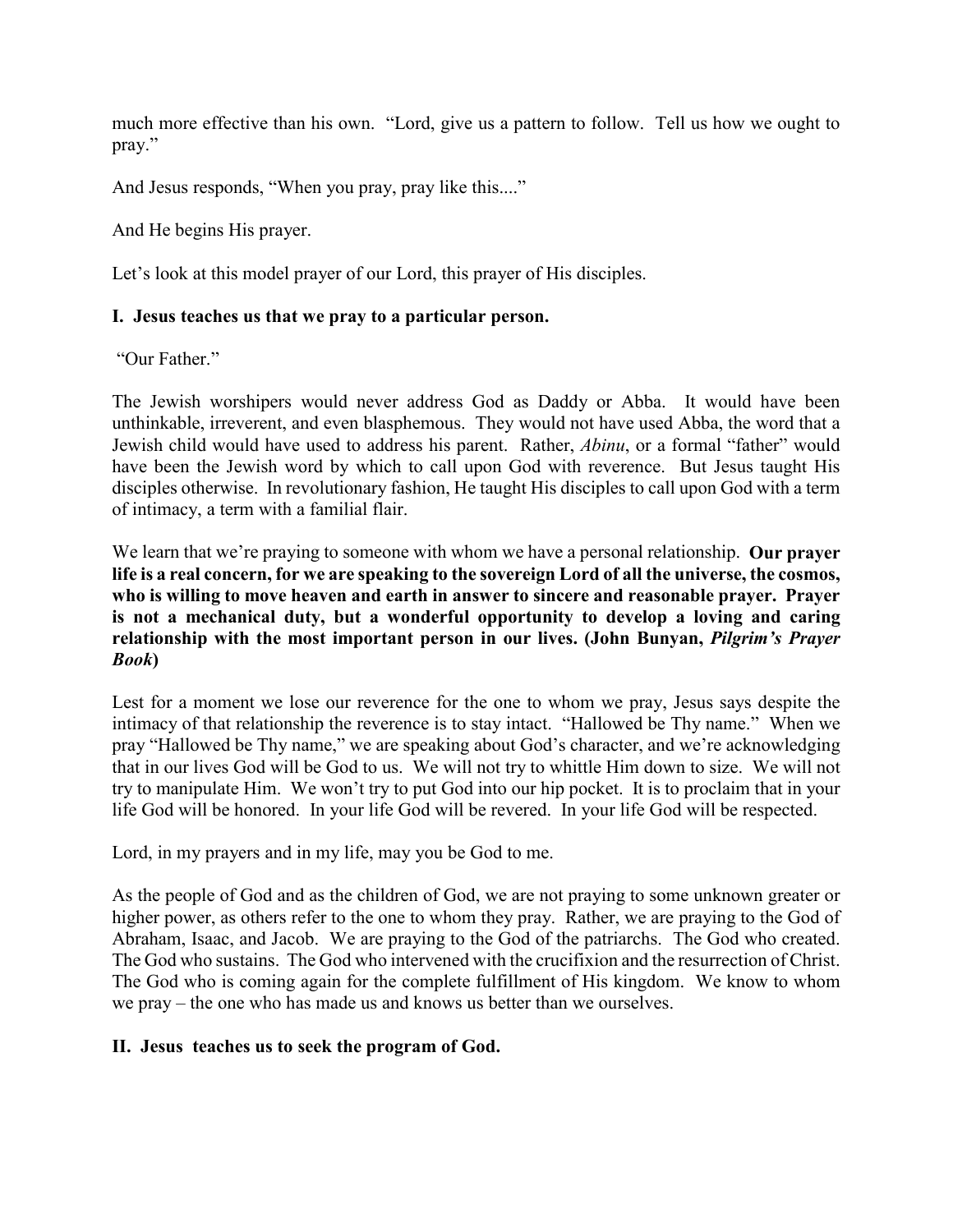That's a hard thing to say – "Thy kingdom come." Or as Matthew's version of the prayer – "Thy will be done."

The Bible teaches us very clearly that God acts in history and He is directing history towards the great, future coming of the Kingdom of God – that great Messianic Kingdom that has been promised throughout the Old Testament. It is that kingdom where Christ will come back and rule. It is that kingdom that shall move on to eternity. At that time, men and angels will join to sing His praises, and every knee on earth shall bow and every tongue confess that Jesus Christ is Lord to the glory of God the Father. That's where history is going.

All of the Bible points forward to that great, far-off event. You open the pages of Scripture and read that the evening and the morning were the first day. Out of the darkness there comes the light. Out of the wanderings comes the Promised Land. Out of a bad Friday comes resurrection Sunday. After the tribulation comes millennium. Often in the darkness, when we're most filled with fear, we look forward to that day. We pray, "Your kingdom come."

It follows logically that if I pray that for all people everywhere, I must pray that for myself now. What use is it to pray about God's glorious triumph if today, in the small two-feet of earth I occupy, Jesus Christ does not rule in my life? If I am really sincere about wanting God's Kingdom to come, then it seems to me that I will do everything I can to bring everyone I touch into glad submission to His rule and reign. And I'll be willing, if necessary, that all these little kingdoms that mean so much to me will be torn down so that Christ shall reign.

So before you pray for anything else, Jesus said, talk to the Father, a person, about His program.

"Let Your divine rule come." It is a hope, a prayer, that God would have His way in the hearts of men and women. That those who were under the sway and rule of the power of darkness will now be under the power of God. That instead of living in sin – the rebellion against God – men and women will be at peace with God.

Thy kingdom come.

We ask God for so many things. But in reality, congregation, I have realized that I'm not sure I want God to give me what I want. I dare not pray the prayer to God that He gives me whatever I want, no matter the consequences. For you see, God knows best, and God sees all. It would be so detrimental to my life if God had given me everything I wanted at every turn. I would be miserable. Be careful. Ask not for your will. Ask not for what you want. But ask for what God wants.

**Can you imagine going on a vacation with children in the car? What if you were to fulfill every child's request? We'd inch our bloated bellies from one ice-cream store to the next. Our priority would be popcorn, not protein. Can you imagine? Go the cherry malt and make a right. Go north until you find the chili cheeseburger. Stay north for 1,300 calories and bear left at the giant pizza. When you see the two-for-one chili dog special, take the Pepto-Bismol turnpike east for five convenience stores....**

**That's the way the vacation would go if you indulged every request of every child.**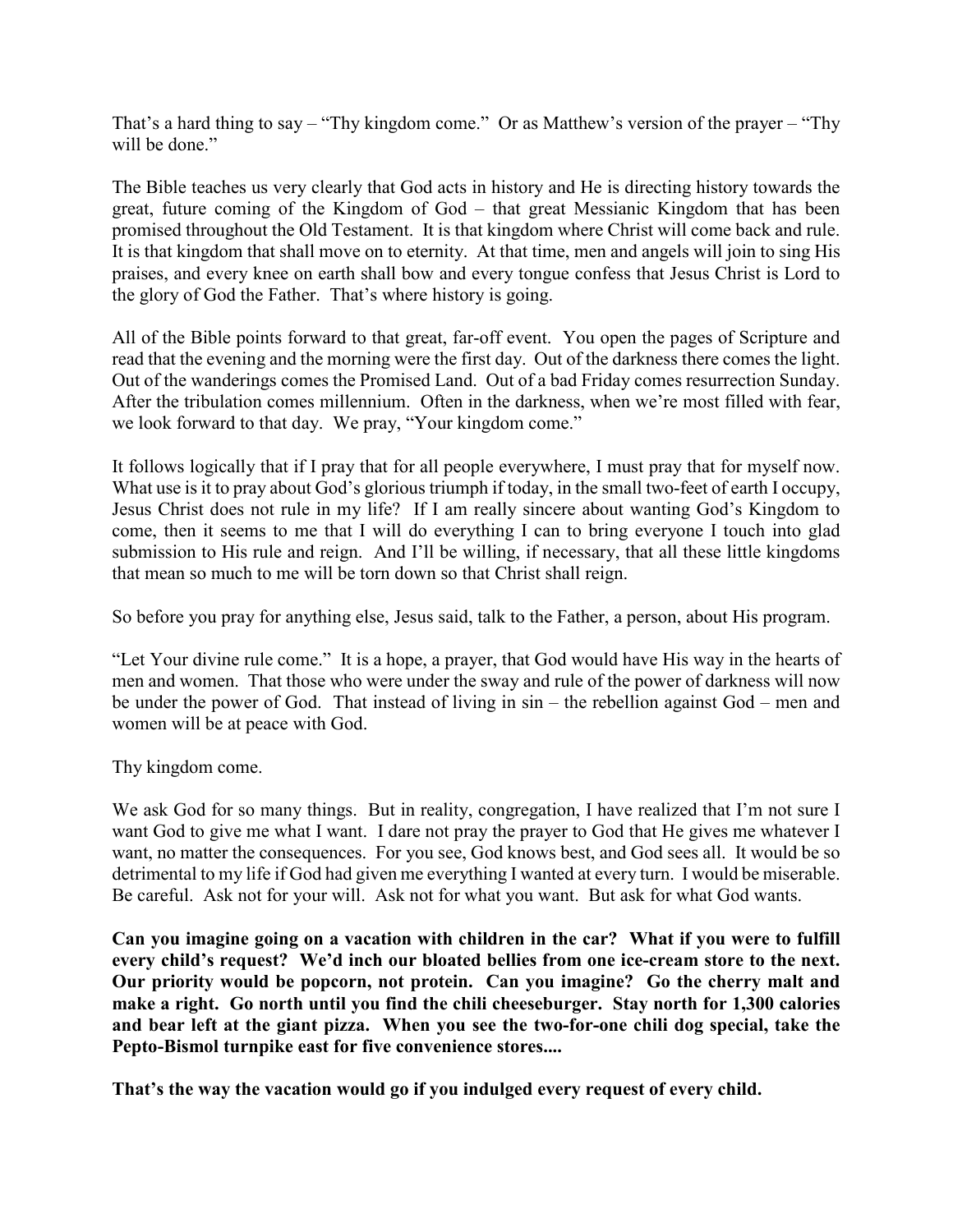**Have you ever been to the grocery store with a child? Just experience it sometime. Take your child to the grocery store and say, "We're going to let you pick the groceries out today. Just put whatever you want in the shopping cart." There won't be any broccoli, but there will be brownies. There won't be any milk, but there will be Milk Duds. There won't be any carrots, but there will be carrot cake.**

**Can you imagine what life would be like if every child was indulged by his parent?**

**Sometimes God tells us no. Sometimes we tell our children no.**

**God's destiny for each of us is salvation through Jesus Christ our Lord. God's overarching desire is that each of us reach that destiny. His itinerary on this trip includes stops that encourage us on the journey. He frowns on stops that deter us. When His sovereign plan and our earthly plan collide, a decision must be made who is in charge of this journey. God must choose between your earthly passion and His heavenly plan, your salvation. Which do you hope He chooses?**

#### **Me, too.**

**A preschool child might argue that another soft drink is indispensable to her happiness on the vacation – or one more time on the merry-go-round will bring heavenly bliss. But we know better, and so we say no. A forty-year-old adult might argue that a new boss is indispensable to his happiness. And God may know otherwise, and God may say no. (modified from Max Lucado,** *In the Eye of the Storm***, p. 116)**

Thy kingdom come.

I'm afraid that one day God will give me exactly what I want instead of what's best for me. And then where will I be?

#### **III. Jesus teaches us to recognize that God is our provider.**

"Give us each day our daily bread."

When Jesus talks about bread, He is talking about the basic necessities of life. If Jesus had been speaking to a group of people in the Orient, He probably would have said, "Give us this day our daily bowl of rice." Or to Italians it would have been "our pasta."

Several years ago a piece of papyri (sheet of old paper) was found which contained a woman's grocery list from the ancient world. On that list there were several items that were perishable. Next to each of those items was the same Greek word used in our text this morning – *epiousios*, enough for the day. She wanted enough provision for the day.

In our culture, where we have freezers full of food, we hardly take this seriously. But in most of the world, it's a basic request. If we pray this prayer, we are asking God to provide our needs as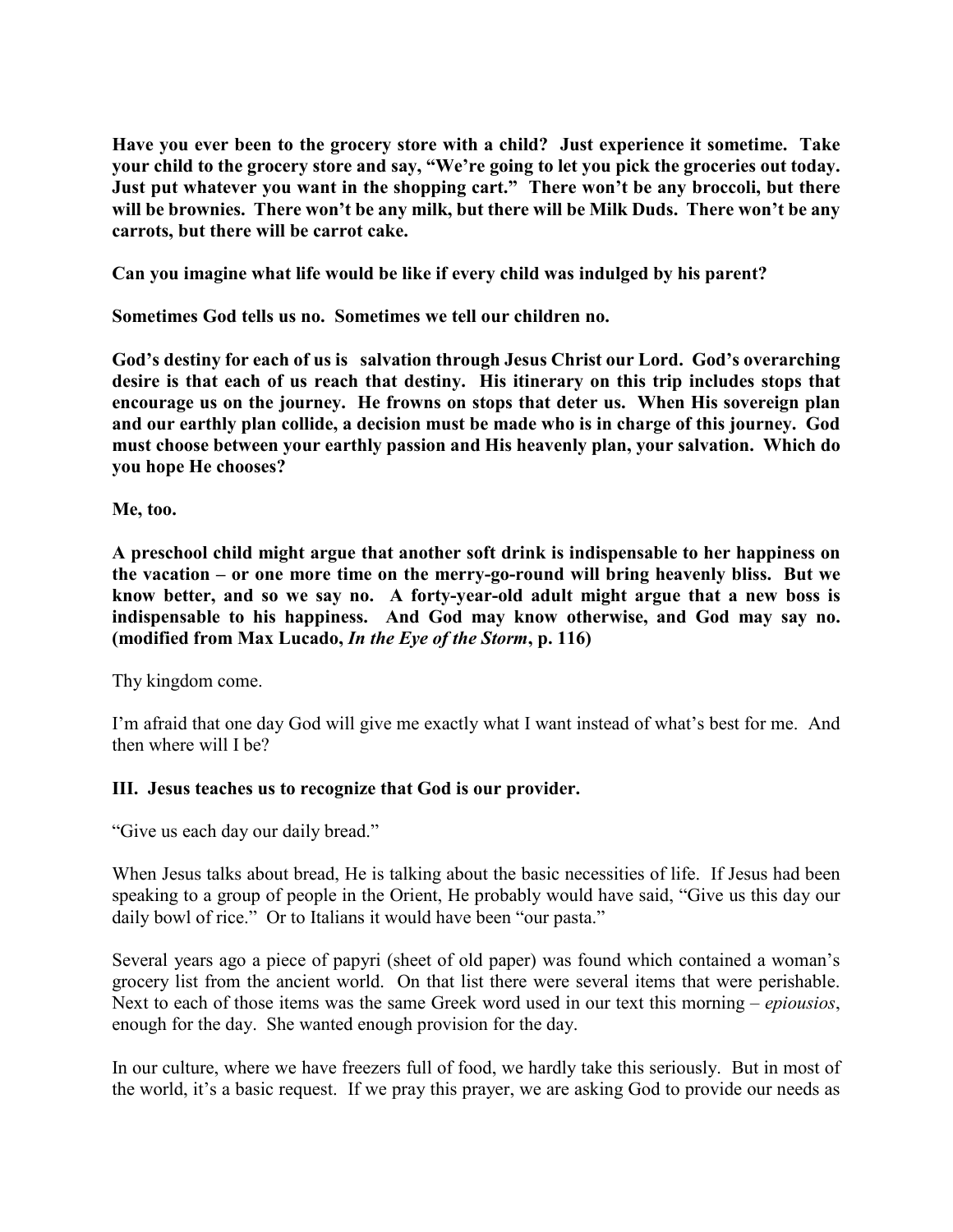we serve His kingdom. We are acknowledging that for our bread, our threads, the things we need, we will turn to God and He will supply.

Isn't that what a blessing before a meal is all about? It's stopping and saying, "Hey, I realize were it not for God's good grace I would have nothing to eat."

Without God there would be no rain for crops.

Without God there would be no strength with which we could labor with our hands.

Without God there would be no creativity with which we could employ our minds to solve problems.

Hey God, I realize that one way or another, directly or indirectly, it is You who provides for me and my family.

It's saying the blessing.

Fredrick Buechner wrote:

**There is a restaurant in a city somewhere, a sort of quick-lunch place with no tablecloths on the tables, just the ketchup and mustard jars on the bare wood. It seems to be raining outside. An elderly man with a raincoat and umbrella has turned at the door. Another man glances up as he sits there smoking a cigar over a newspaper and the remains of his coffee. Two teenagers sit at a table, one of them with a cigarette in his mouth.** 

**They are all looking at the same thing, which is an old woman and a small boy who are sharing a table with the teenagers. Their heads are bowed. They are saying grace. The people watching them watch with dazed fascination. The small boy's ears stick out from his head like the handles of a jug. The old woman's eyes are closed, her hair untidy under a hat that has seen better days. The people are watching something that you feel they may have been part of once but are part of no longer. Through the plate-glass window and the rain, the city looks dim, monotonous, industrial. The old woman and the boy are saying grace there, and for a moment the silence in the place is fathomless.** 

**The watchers are watching something that they've all but forgotten and will probably forget again as soon as the moment passes. They could be watching creatures from another planet. The old woman and the boy in their old-fashioned clothes, praying their old-fashioned prayer, are leftovers from a day that has long since ceased to be. (Frederick Buechner,** *A Room Called Remember***, p. 119)**

Thank God for daily provision.

#### **IV. Jesus teaches us to ask not only for provision, but for pardon as well.**

"Forgive us our sins as we forgive those who sinned against us."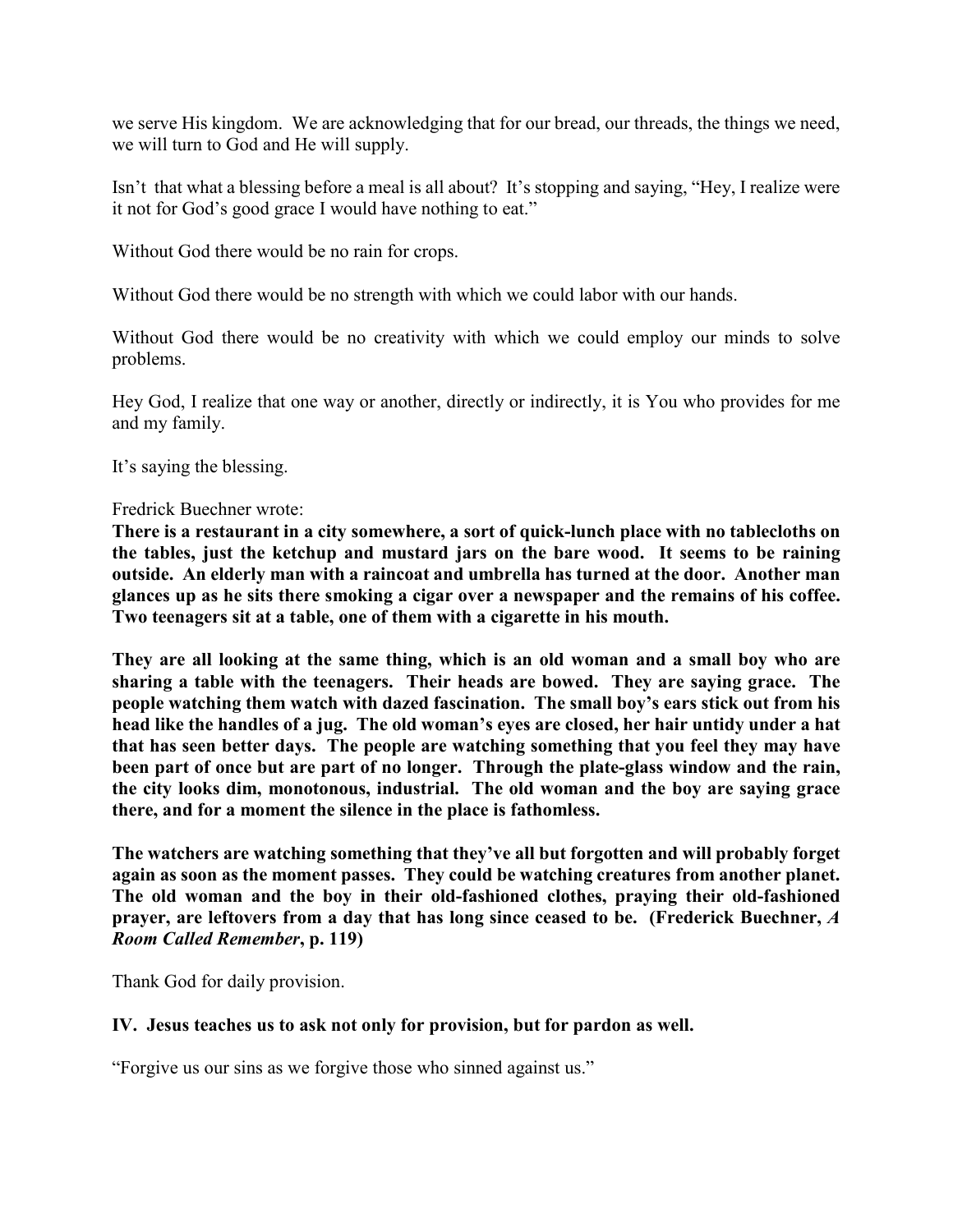These two requests seem linked. God, give us our daily bread and forgive us our sins. Most of us don't have any problems remembering to pray for daily bread. Our stomach rumbles, we know when we're hungry. It is easily forgotten that we need a daily pardon, a daily portion of God's forgiveness.

Augustine called this the terrible petition. For it's not just forgive us our sins, for we also forgive everyone who sins against us. There is a link between the way I am willing to forgive others and the forgiveness I ask the Father in heaven.

And when we ask for pardon, we're admitting that there is pollution in our lives. When we admit that about ourselves, we're better able to understand the foibles of others.

You see how close to blasphemy it is to come to God and say, "You who are holiness, forgive me my sins. But this person has offended me, and I am so holy, and I am so righteous that it is unthinkable that I will extend forgiveness to that person." People who do that are self-righteous. You can no more get forgiveness from a self-righteous person than you can get apple juice from a stone slab.

Instead, we might pray, "Lord, deal with me as I have dealt with others. She has offended me, has hurt me badly. And, Lord, I just don't want to put up with it. Lord, deal with me as I dealt with her."

Or, "Lord, he's betrayed my trust. He's gone back on a commitment he's made, and I'm wounded by that. But Lord, it's not nearly as bad as the way I've gone back on commitments I have made to you. But Lord, deal with me as I have dealt with him."

It's not saying that God forgives us *because* we forgive. He forgives *as* we forgive, because we are members of the family. Part of being in the family is that we are part of a forgiven fellowship. Knowing the forgiveness of God gives us an opportunity and a motivation to forgive others.

#### **V. Jesus teaches us to pray for protection.**

"Lead us not into temptation."

We certainly don't need the Lord to lead us into temptation. We are fully able to get there all by ourselves – at least I am.

Notice the request Jesus asks us to make in our prayer. "Lord, don't even let me get close to sin today." To pray that to God is to ask for a transformation of your attitude. The truth of the matter, if we are honest with ourselves, is that we like temptation. We hope we're not going to fall into the well of enslaving sin, but we enjoy dancing around the rim, tiptoeing around the edges. We fantasize about temptation.

What would it be like to dance and not have to pay the orchestra? We want the excitement of temptation, but we don't want the consequences of sin. We want to live in that in-between land of not jumping into the ocean, yet we want to feel the mist of the sea on our face.